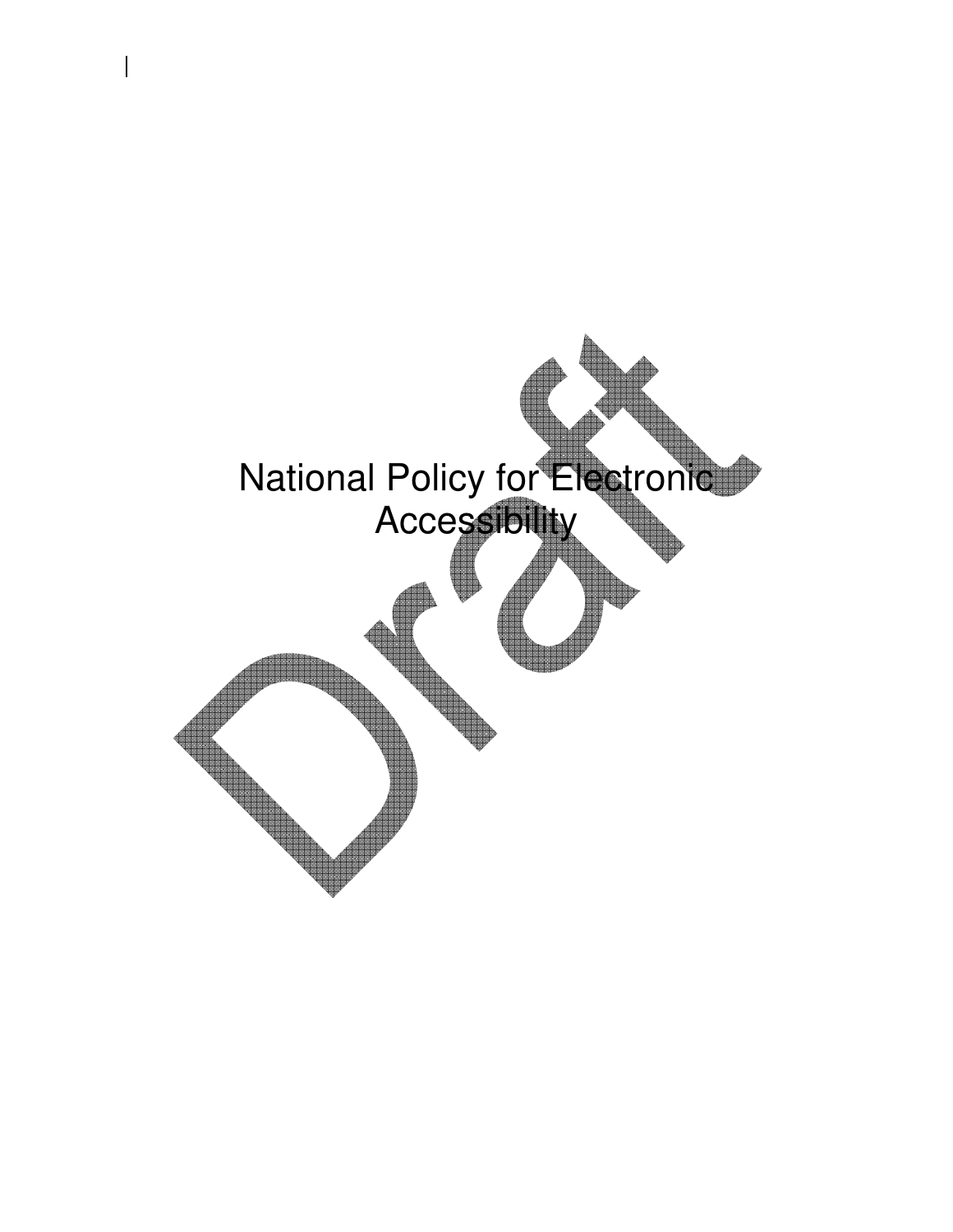#### **Table of Contents**

V

| <b>5</b>                                                                                                                   |     |
|----------------------------------------------------------------------------------------------------------------------------|-----|
|                                                                                                                            |     |
|                                                                                                                            | . 6 |
| 5.6 Implementation and Monitoring <b>All Property Contains and School</b><br><b>The Communication of the Communication</b> |     |
|                                                                                                                            |     |
|                                                                                                                            |     |
|                                                                                                                            |     |
|                                                                                                                            |     |
|                                                                                                                            |     |
|                                                                                                                            |     |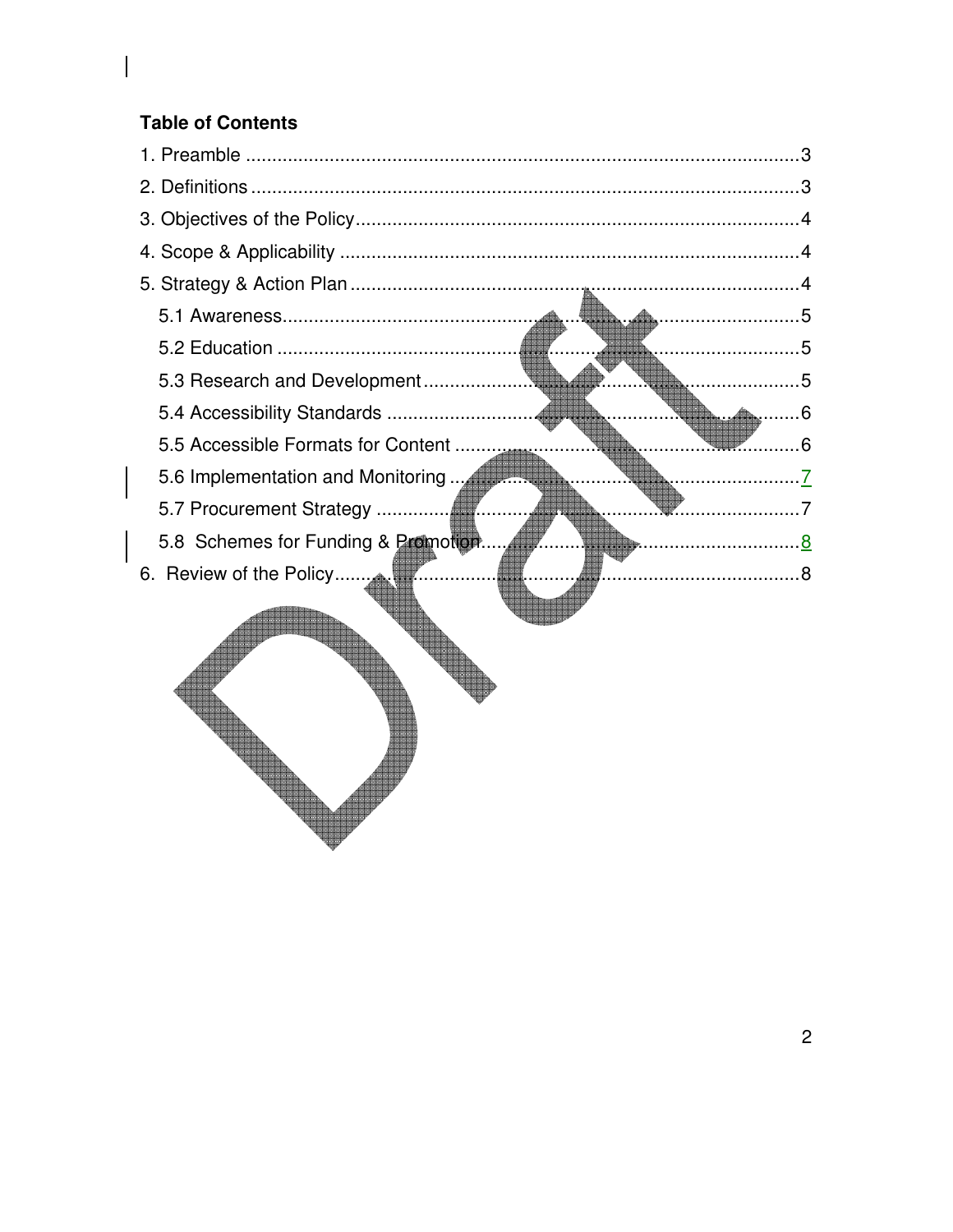## 1. Preamble

The Constitution of India ensures equality, freedom, justice and dignity of all individuals and implicitly mandates an inclusive society for all including persons with disabilities. In the electronic age, Information & Communications Technology and Electronics ("ICTE") are used in all areas of life such as education, health, employment, leisure, banking, etc. The electronic age can eliminate the barriers faced by persons with disabilities in India as well **as** help them to participate independently in day-to-day life. It is therefore imperative to ensure that the electronic age is an enabler and provides persons with disabilities equal opportunities.

This National Policy ("Policy") on Electronic Accessibility recognizes the need to eliminate discrimination on the basis of disabilities and to facilitate equal access to ICTE. The National Policy also recognizes the diversity of persons with disabilities and provides for their specific needs.

The Policy therefore covers accessibility requirements in the area of ICTE. It recognizes the need for ensuring that accessibility standards and guidelines and universal design concepts are adopted and adhered to.

The policy expands on:

- The Constitution of India.
- The United Nations Convention for the Rights of Persons with Disabilities ratified by India on October 01, 2007.
- Persons With Disabilities (Equal Opportunities, Protection of Rights and Full Participation) Act, 1995.
- The Proclamation on the Full Participation and Equality of People with Disabilities in the Asia Pacific Region, 1993.
- The Biwako Millennium Framework for action towards an inclusive, barrier free and rights based society, 2002.

# 2. Definitions

"Universal design" means the design of products, environments, programmes and services to be usable by all people, to the greatest extent possible, without the need for adaptation or specialized design. "Universal design" shall not exclude assistive devices for particular groups of persons with disabilities where this is needed. [Reference: UNCRPD – Article 2]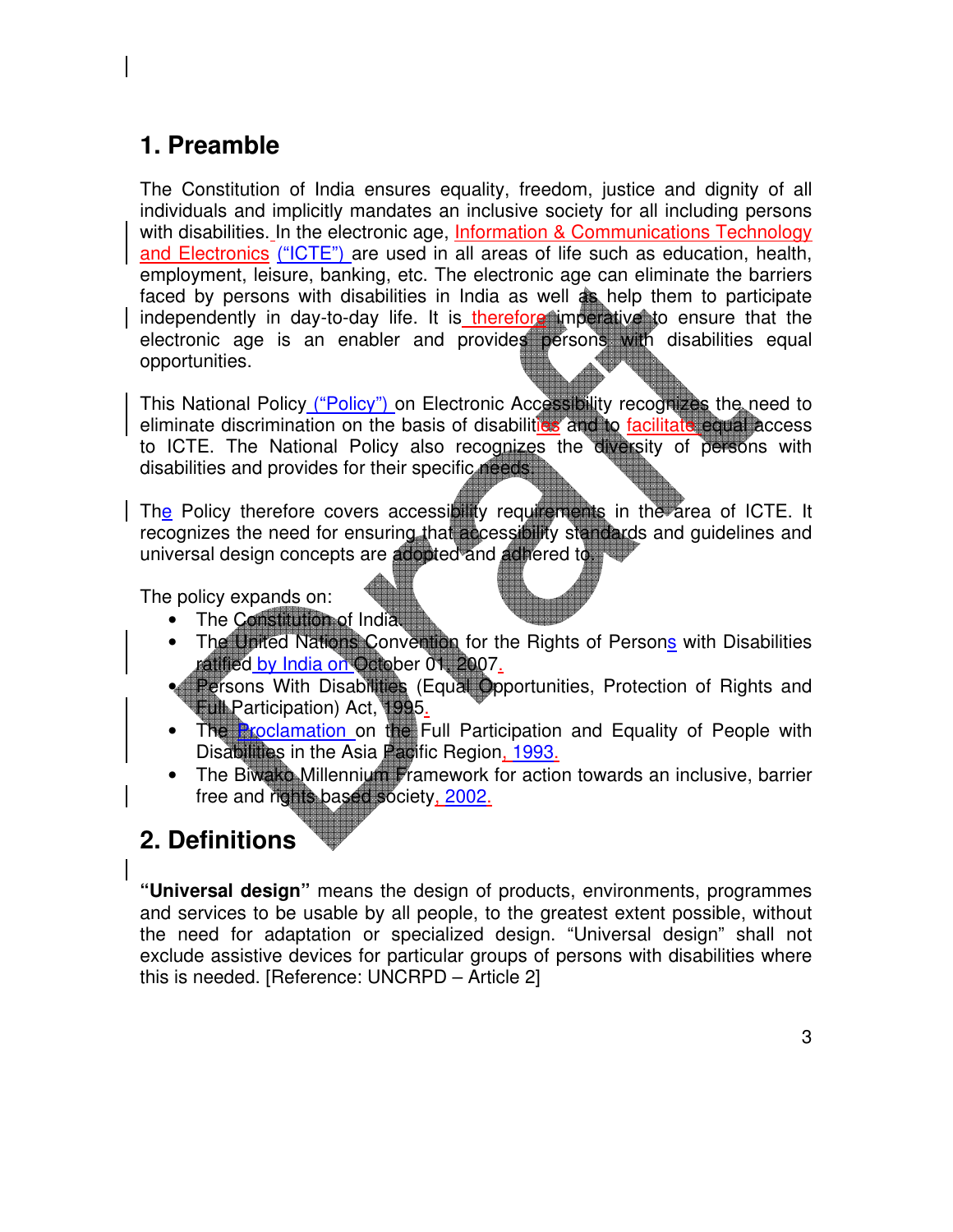"Discrimination on the basis of disability" means any distinction, exclusion or restriction on the basis of disability which has the purpose or effect of impairing or nullifying the recognition, enjoyment or exercise, on an equal basis with others, of all human rights and fundamental freedoms in the political, economic, social, cultural, civil or any other field. It includes all forms of discrimination including denial of reasonable accommodation. [Reference: UNCRPD – Article 2]

"Hardware" means any Information & Communication Technology and Electronics (ICTE) equipment and parts thereof.

"User Interface" refers to that part of ICTE with which the user interacts.

# 3. Objectives of the Policy

The objective of the National Policy on Electronic Accessibility is to provide persons with disabilities equal access to ICTE and related services.

# 4. Scope & Applicability

Scope of the policy covers access to **ICTE** products and services by persons with disabilities in the areas of universal design, assistive technology and independent living aids.

This policy shall be applicable to the following:

- All Central Government Ministries, Departments and agencies thereunder
- **States/UTs Departments and agencies thereunder**
- Public Sector Undertakings
- e Sector
- Publicly funded organizations
- R&D organizations
- **Essential service providers**
- Disability Organ
- **Civil Society Organisations**
- Academia
- Any other activities related to ICTE access

# 5. Strategy & Action Plan

The following strategies shall inform implementation of this policy:

• Creating awareness on accessibility and universal design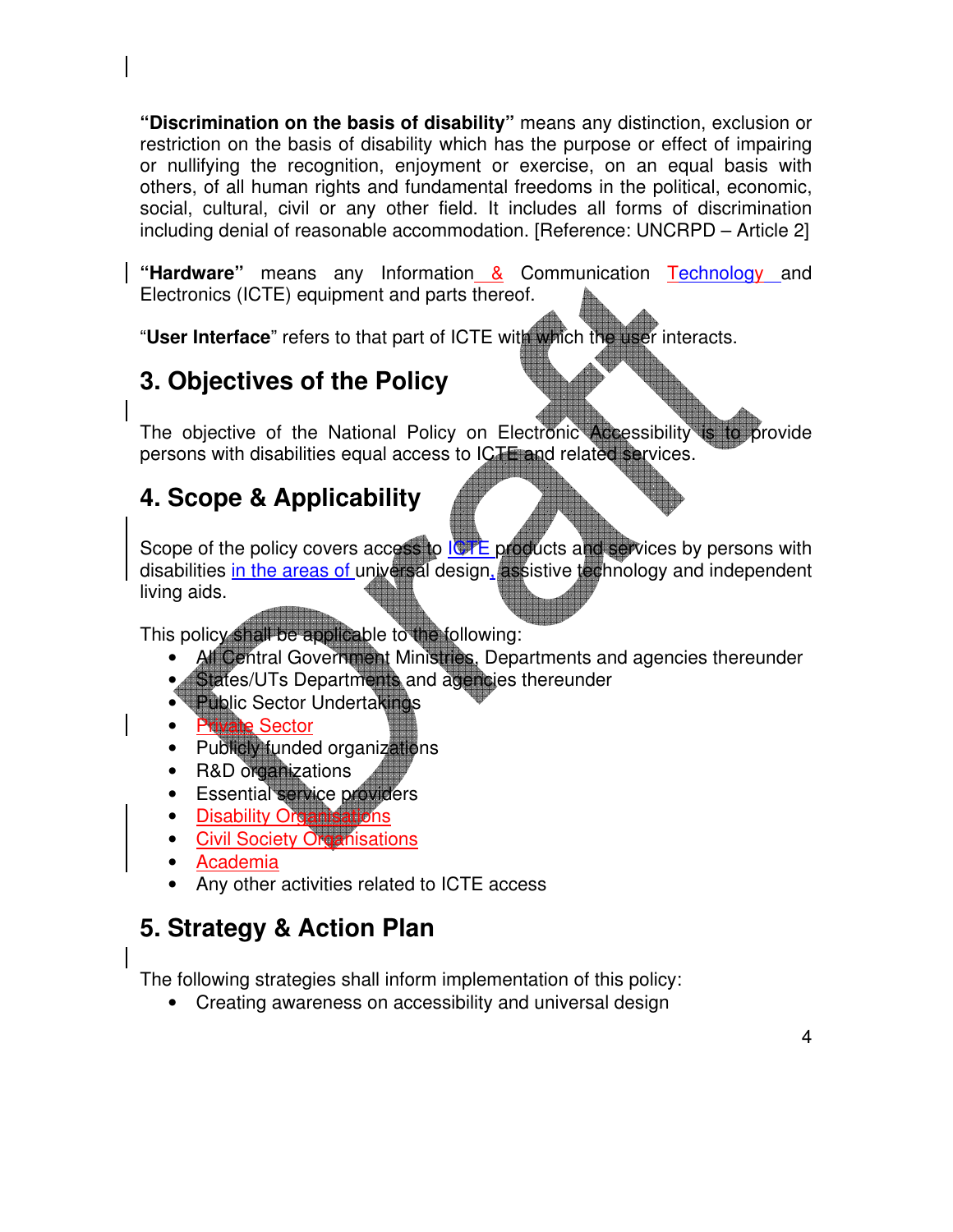- Capacity building
- Creating, adopting and Implementing standards and guidelines on accessibility and universal design
- Conducting Research & Development
- Developing and implementing Schemes, programs and projects
- **EXECUTE: Developing and enforcing Procurement Guidelines**

#### 5.1 Awareness

- 5.1.1 Stakeholders shall undertake to create awareness through campaigns, research, conferences, workshops, seminars, etc. about ICTE accessibility - barriers and solutions.
- 5.1.2 Awareness must be created about the availability of assistive technologies and independent living aids as well as schemes for the same. Such information shall be made available in public domain.

## 5.2 Education

- 5.2.1 ICTE curricula must include universal design and accessibility standards and guidelines. Such curriculum must be updated and new courses introduced as appropriate.
- 5.2.2 Assistive Technology Labs/ Rehabilitation centers shall be setup across the country to help persons with disabilities identify the right types of assistive technologies. These assistive technology labs may be setup at public libraries, government schools, universities etc.
- 5.2.3 Curricula in Special Education and Rehabilitation shall include assistive technologies and independent living aids.

# 5.3 Research & Development

All Research & Development projects in the area of ICTE shall involve persons with disabilities in design, development and testing.

- 5.3.1 Research & Development in ICTE shall encompass universal design and accessibility standards and guidelines, wherever applicable.
- 5.3.2 All Research & Development in the area of assistive technology and independent living aids must encompass universal design & accessibility standards and guidelines.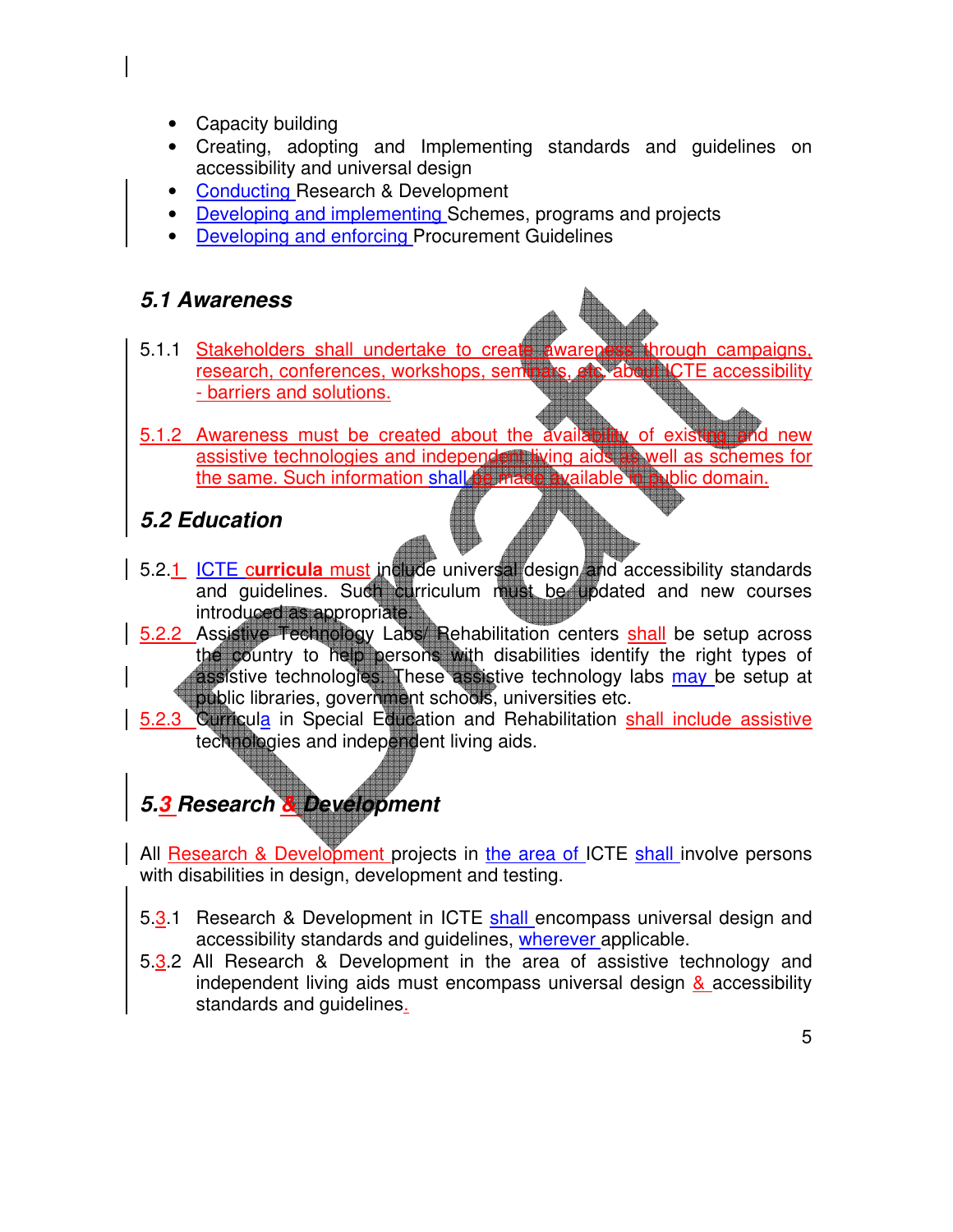- 5.3.3 Incentives should be provided to organizations that invest in R&D for ICTE solutions with universal design & accessibility standards and guidelines.
- 5.3.4 Information about research and development projects in the area of assistive technologies  $\&$  independent living aids must be provided in the public domain in accessible formats.
- 5.3.5 Funds should be allocated for Research & Development of ICTE solutions for assistive technologies & independent living aids which comply with universal design and accessibility standards and guidelines.
- 5.3.6 Funds should be allocated to ensure that research and development in the area of local language ICTE solutions for user interface that are compliant with universal design & accessibility standards and guidelines should adhere to universal encoding standards such as Unicode.
- 5.3.7 Educational institutes should be encouraged to undertake research and development of ICTE solutions, which comply with universal design & accessibility standards and guidelines.
- 5.3.8 Information about government schemes for R&D in assistive technologies and independent living aids must be made available in the public domain in accessible formats.
- 5.3.9 Funding for research and development in the area of ICTE solutions, especially for assistive technology & independent living aids, should be approved by a Committee that has representation of person(s) with disabilities.

## 5.4 Accessibility Standard

Accessibility Standards and Guidelines are an important means to achieve Universal Design. While Persons with disabilities in India will have their own specific requirements, for example, Indian language support, etc., it is important to harmonize the Indian standards and guidelines with international standards and guidelines.

5.4.1 All **ICTE** accessibility standards and guidelines or any other standard and guideline that includes or refers to universal design and accessibility for ICTE will become a subset of this Policy.

## 5.5 Accessible Formats for Content

5.5.1 All content in print and electronic formats including publications, periodicals, journals, multi-media, etc. and educational materials including text books etc. must be produced in accessible format.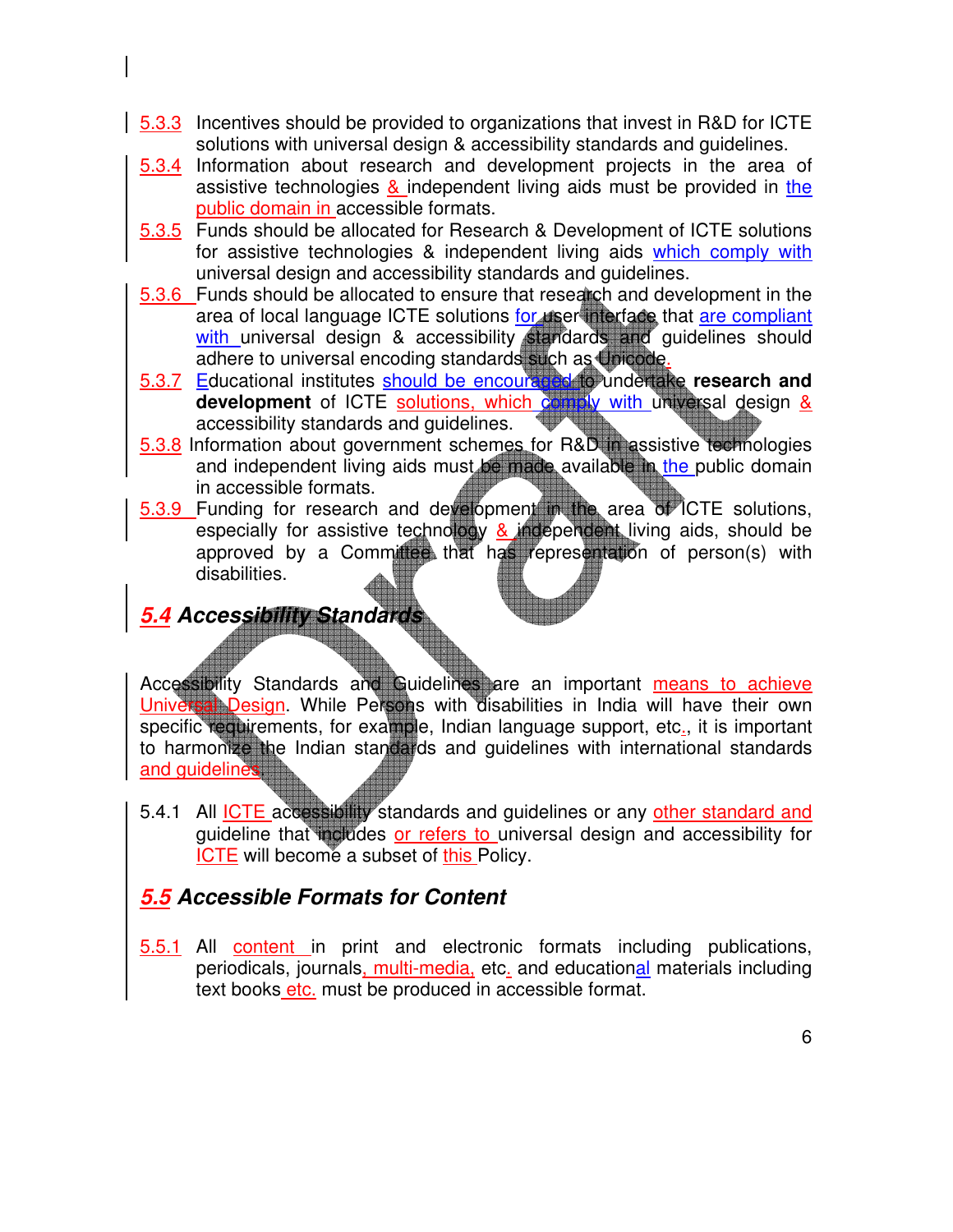5.5.2 Contact details for obtaining content in accessible formats must be provided in the public domain.

#### 5.6 Implementation and Monitoring

An empowered committee shall be constituted within one month from the date of notification of this Policy by the Government to monitor the implementation and review of this Policy.

This committee shall include representation of:

- Concerned Central Government Ministries, Departments and agencies thereunder
- States/UTs Departments and agencies the
- Public Sector Undertakings
- Private Sector
- Publicly funded organizations
- R&D organizations
- Essential service providers
- Disability Organisations
- **Civil Society Organisation**
- Academia
- Experts in the area of universal design and accessibility standards
- Any other nominee related to ICTE access as deemed fit

- The Committee shall:<br>• Develop a framewo for implementation, monitoring and review of this Policy.
	- ee adoption and development of Universal design & accessibility standards and guidelines for ICTE.
	- Meet at least once every quarter
	- Release a consolidated report on the progress of implementation and review of this Policy on a bi-annual basis.
	- Have Representation/ participate in national and international bodies which develop accessibility standards and quidelines

## 5.7 Procurement Strategy

5.7.1 All procurement guidelines and processes of stakeholders related to ICTE must include the relevant accessibility standards and guidelines.